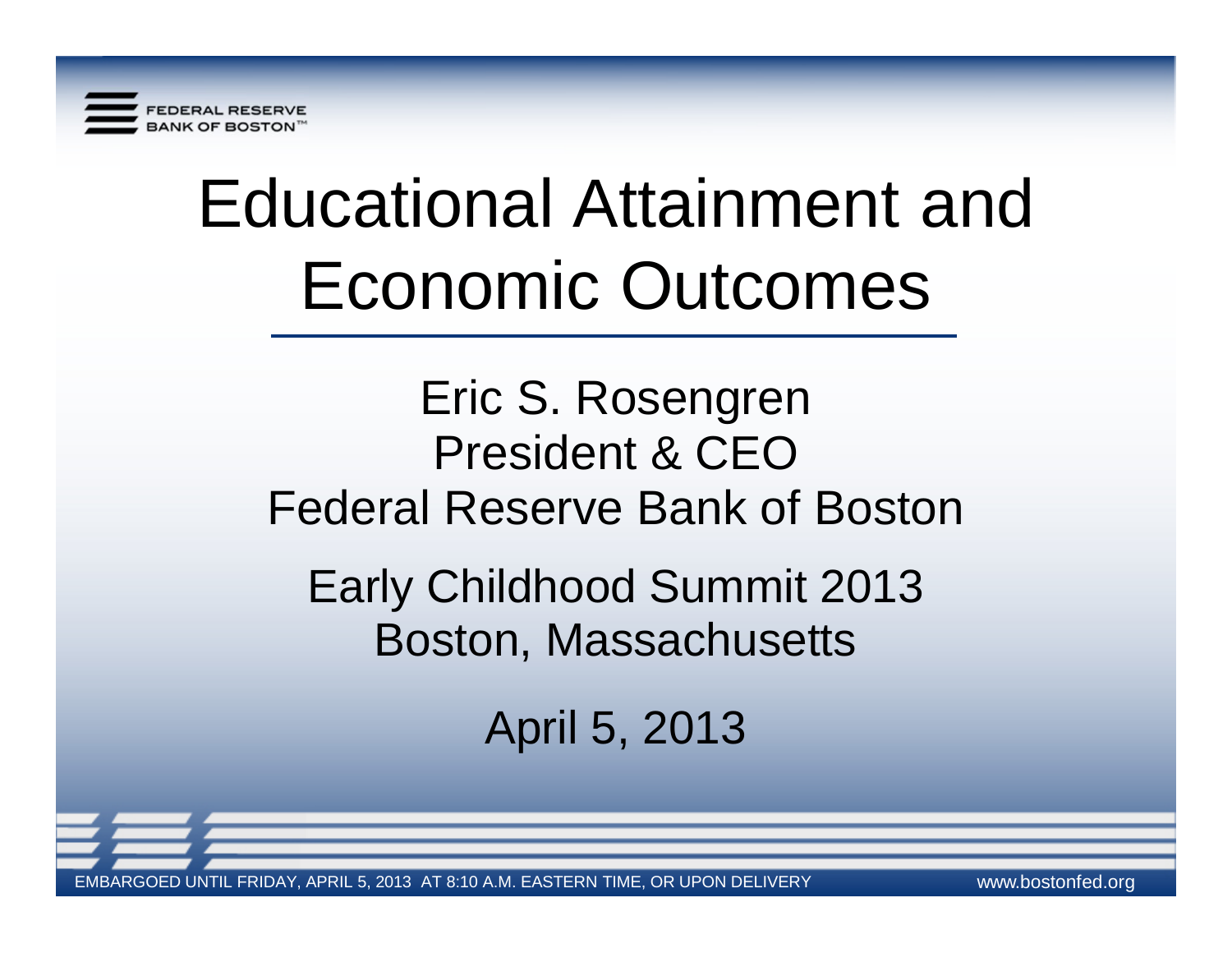## Importance of Early Childhood **Education**

- **Art Rolnick on Early Childhood Education** □ Help someone early in life, they reap a lifetime of benefits
	- **<u>D</u>** Early Childhood Education provides a high return for individuals and society as a whole
- **These observations have been confirmed** by good empirical research and serve as a foundation for policy advocacy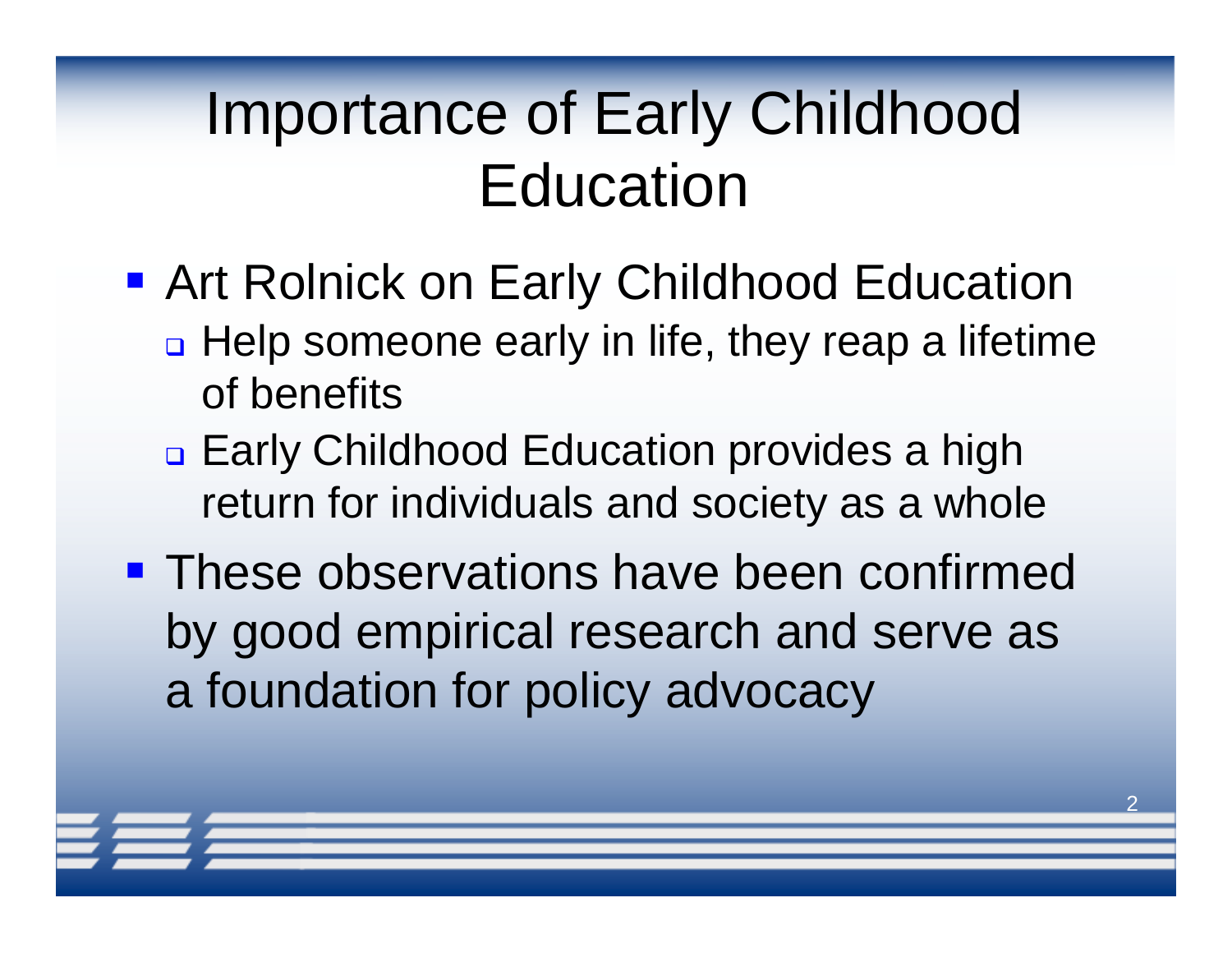# **Outline**

- Variability of economic outcomes is influenced by educational attainment
	- **<u>n</u>** Low educational attainment workers are disproportionately impacted by recession
	- **a** Impacts other outcomes like home purchases and future earnings
- **Low and moderate income communities with** limited resources would see highest return from investment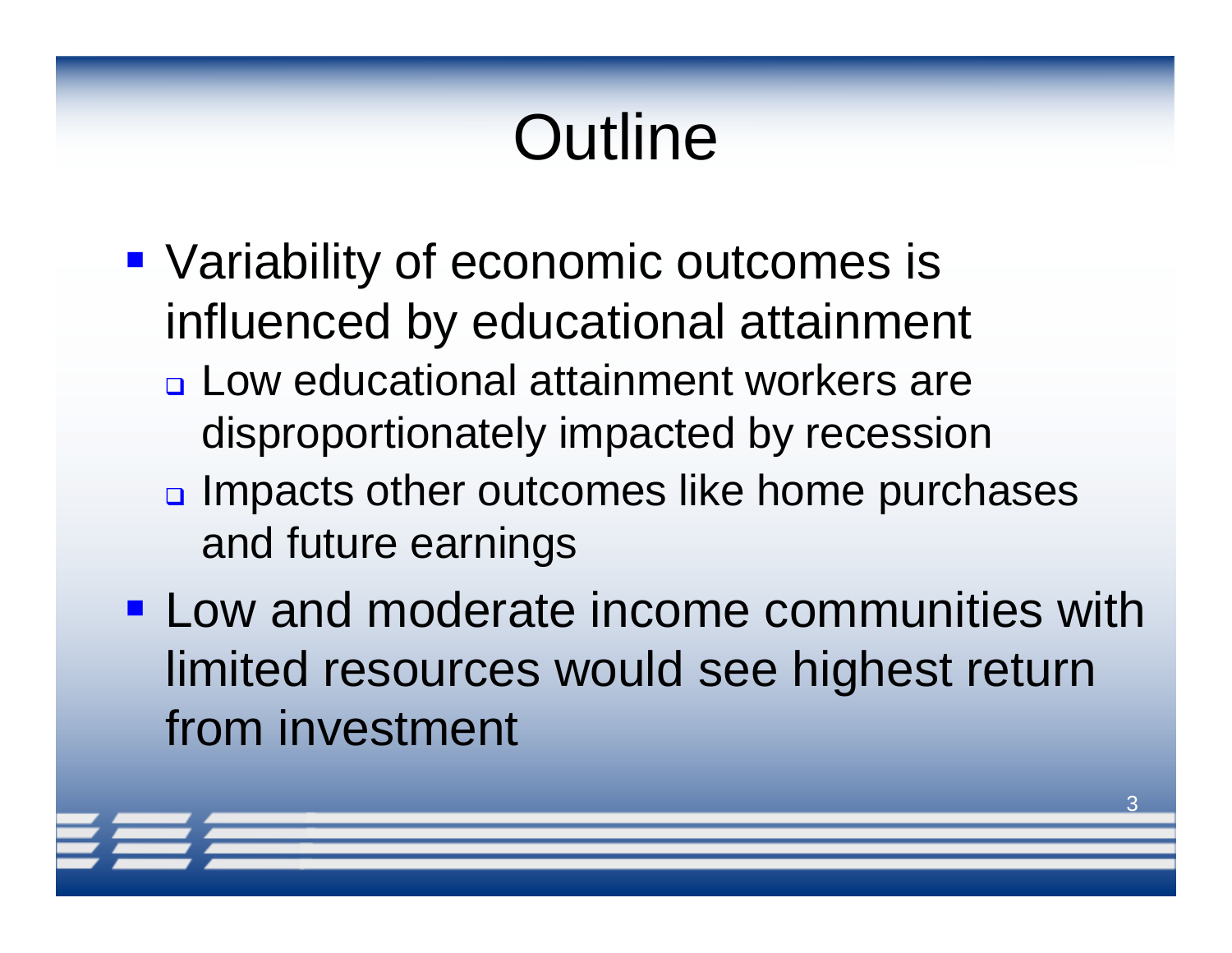#### Figure 1 U.S. Unemployment Rate by Educational Attainment of Population 25 Years and Older

January 2000 - February 2013



#### Source: BLS, Census Bureau, NBER / Haver Analytics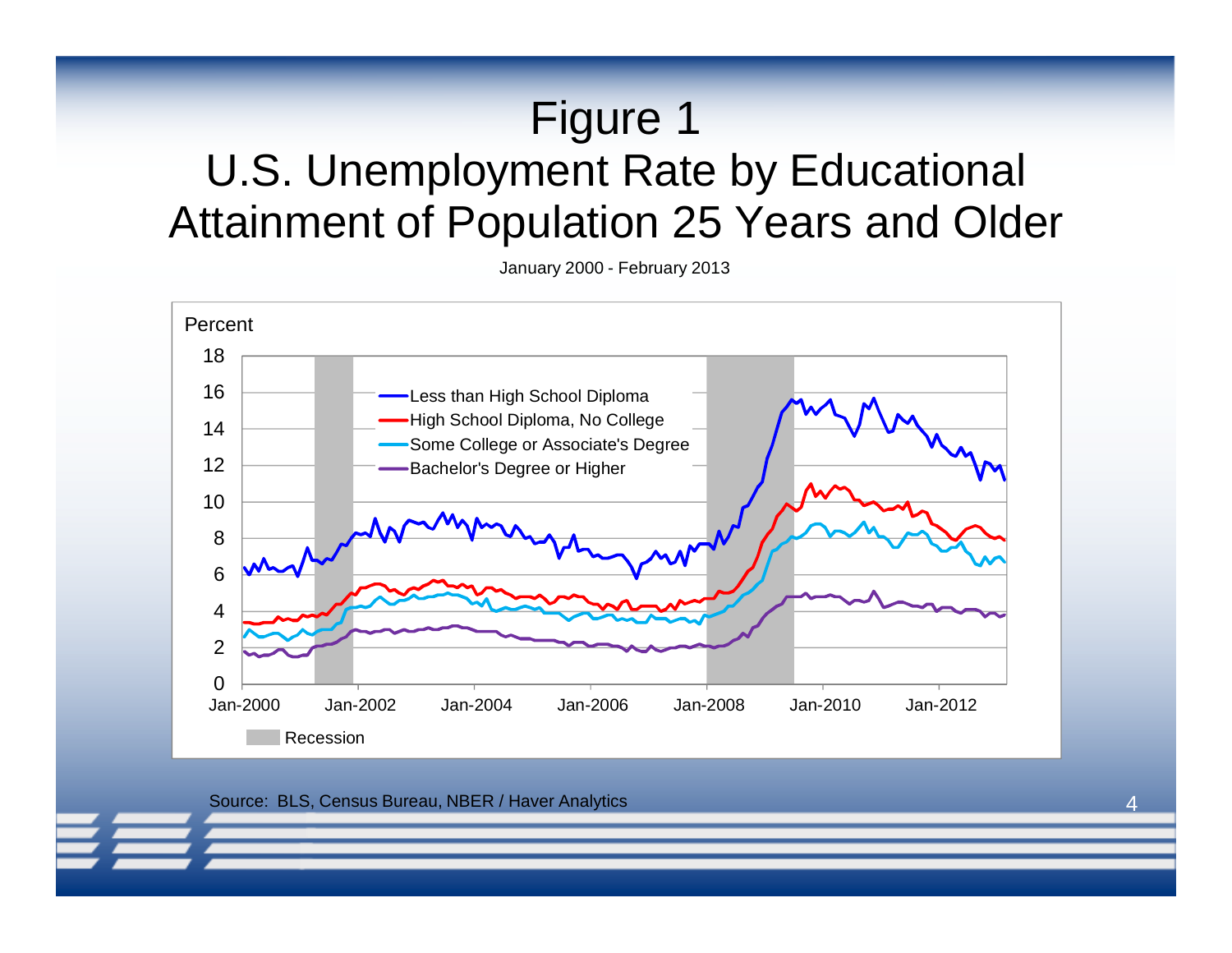FRB Boston Study. Collateral Damage from Unemployment

- **10 years after a spell of unemployment,** worker makes 16 percent less than someone who was not unemployed
- **If Impact is even larger with longer-duration** unemployment
- No catch-up for years of lost income
- **Impacts future home ownership**
- **· Impacts wealth**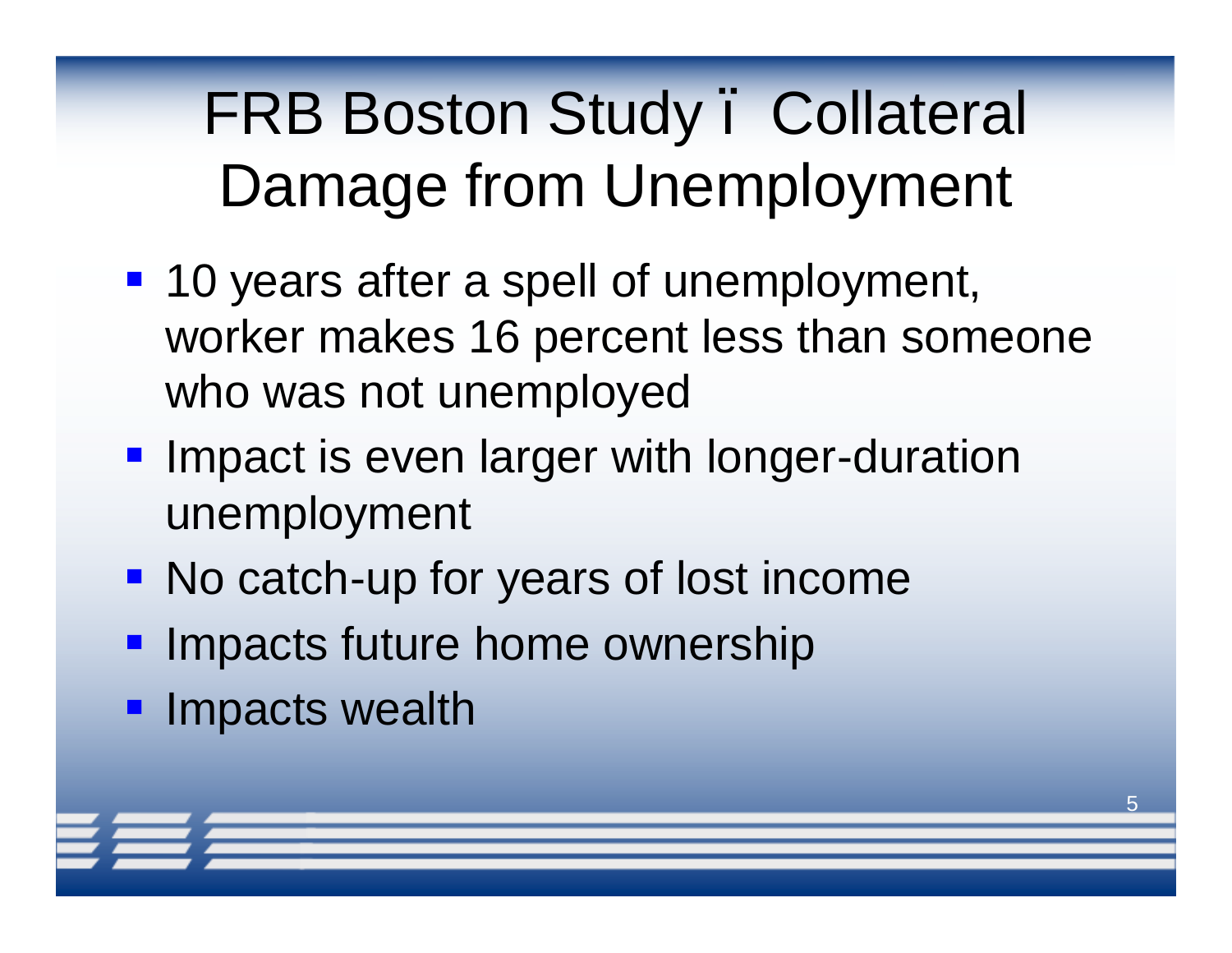### Implications of FRB Boston Study

- Monetary Policy Implications
	- □ Spells of unemployment have a lasting impact after the economy recovers
	- □ More aggressive response to persistently high unemployment is warranted
- Children achieving highest potential educational attainment
	- □ Failure to achieve potential impacts a wide variety of future economic choices – Earnings, Housing, etc.
	- □ These programs are being threatened in many low and moderate income areas by budget austerity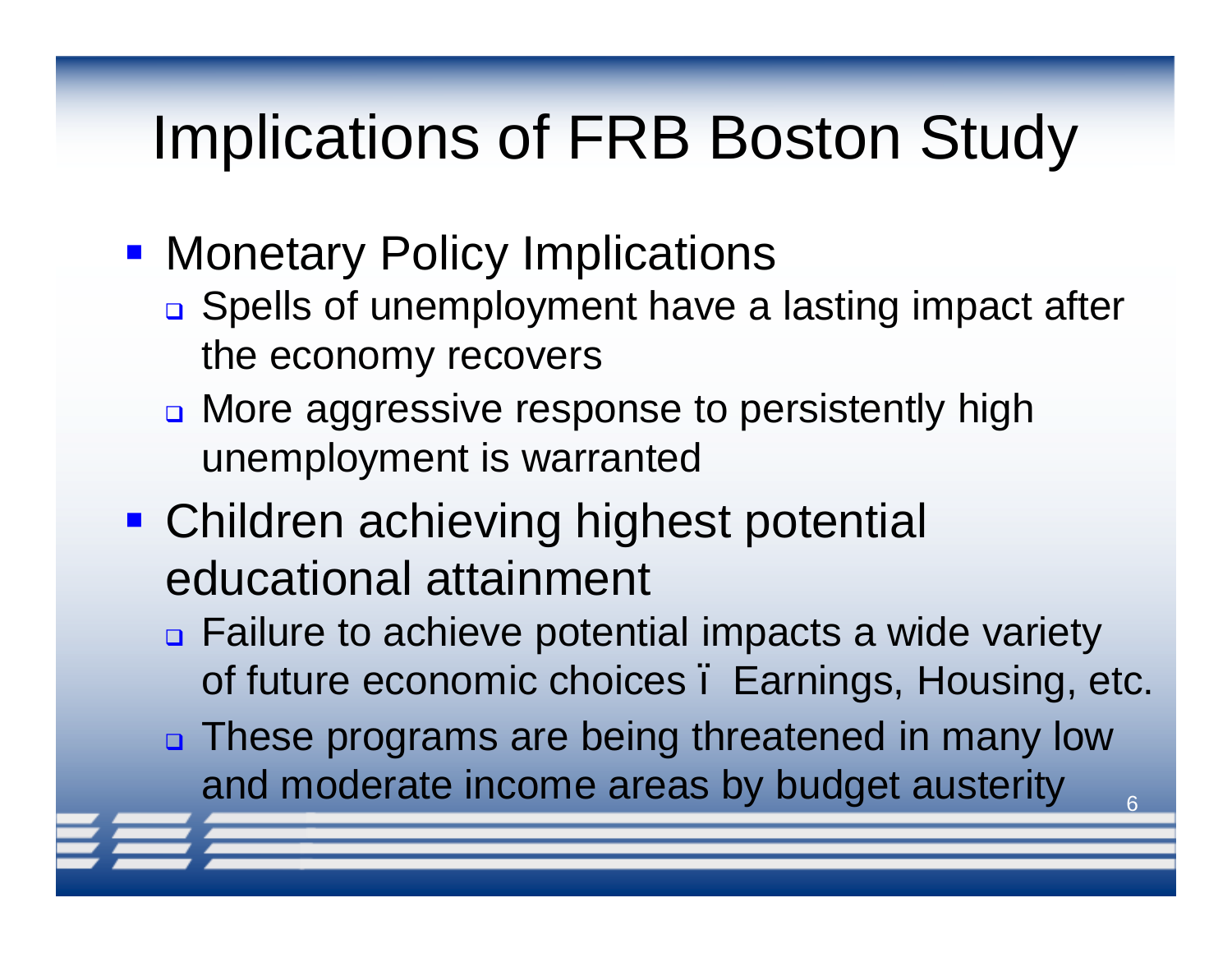### Comparison of Massachusetts Mid-Sized Cities

- **Educational attainment comparison** between high poverty cities and low poverty cities
- **Educational attainment failure is persistent** in the data from very early ages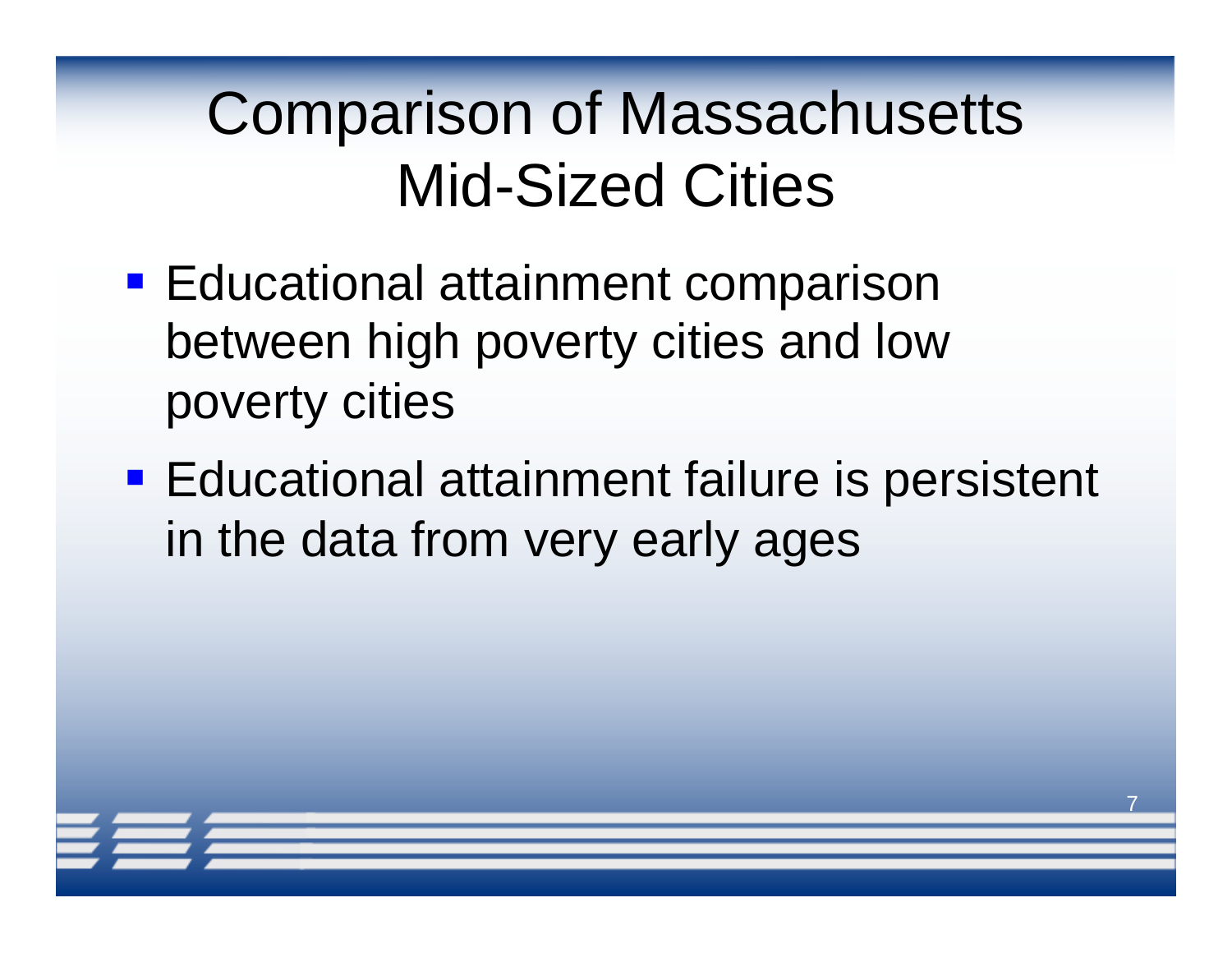#### Figure 2 Share of Children Under Five Years Old Living Below the Poverty Level

2009 - 2011



Source: U.S. Bureau of the Census, American Community Survey (2009 – 2011, 3-Year Estimates)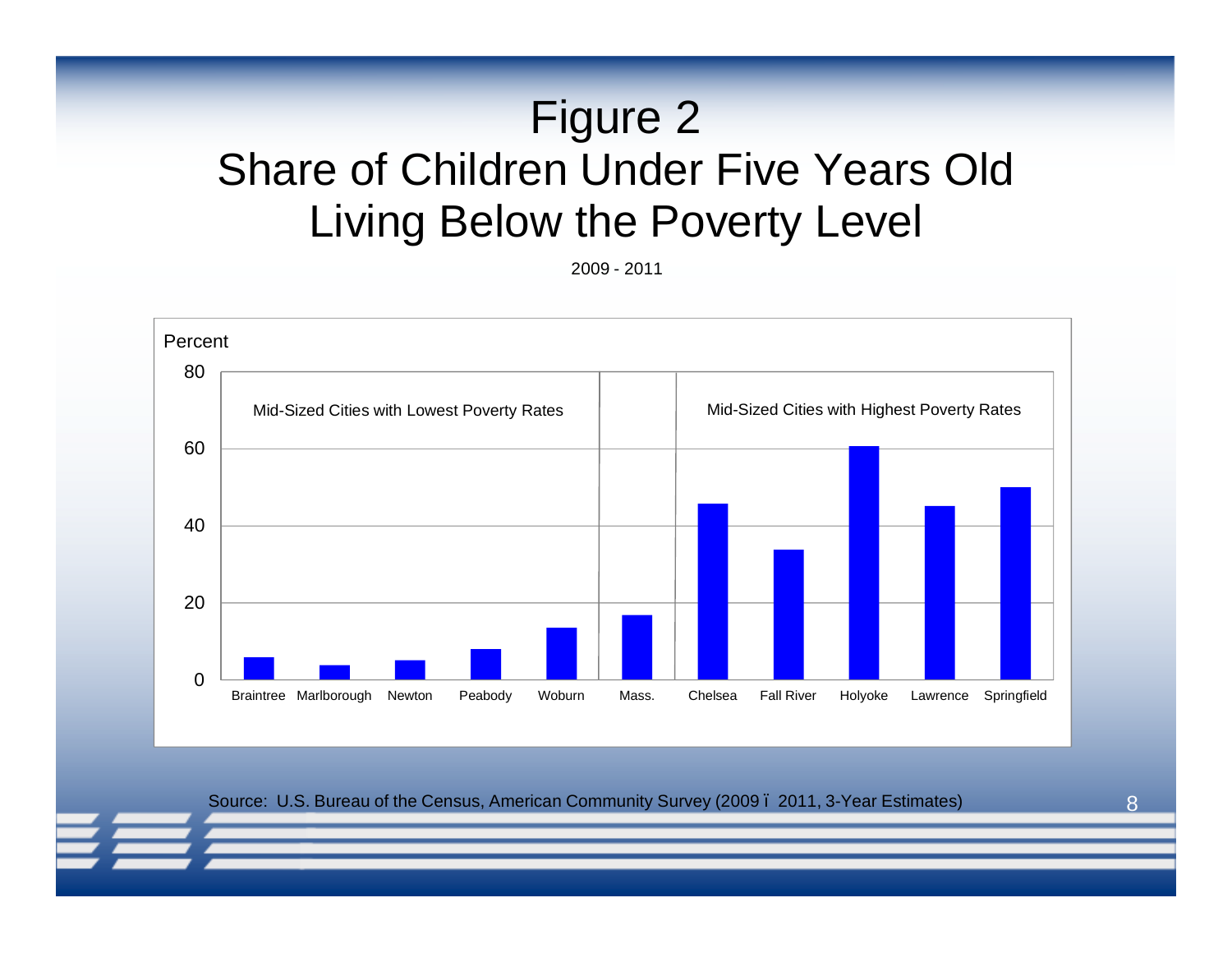#### Figure 3 Share of Children Three and Four Years Old Enrolled in School

2009 - 2011



Source: U.S. Bureau of the Census, American Community Survey (2009 – 2011, 3-Year Estimates)

 $\mathbf Q$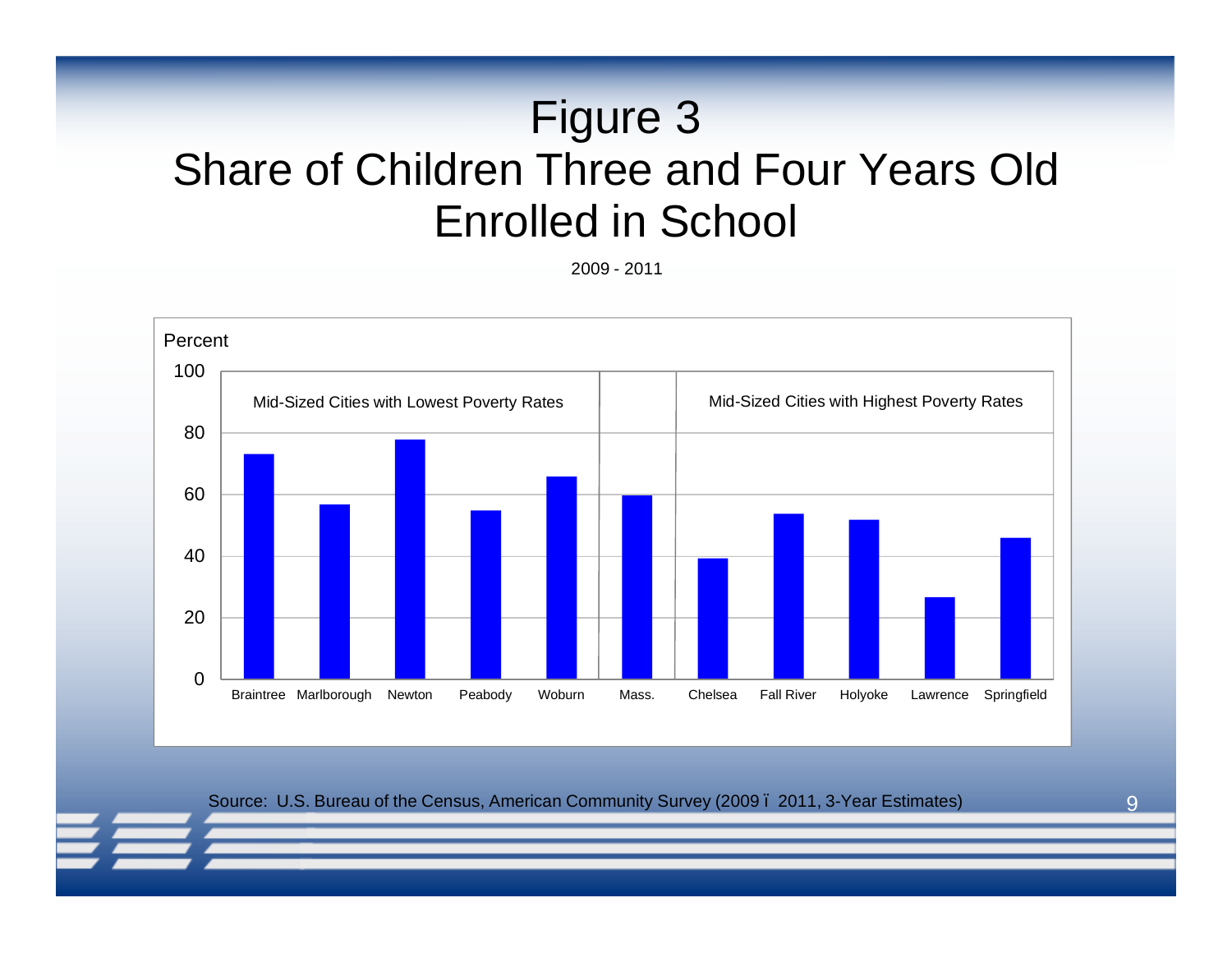### Figure 4 Share of Students Scoring Proficient or Higher on Third-Grade MCAS



#### Source: Massachusetts Department of Education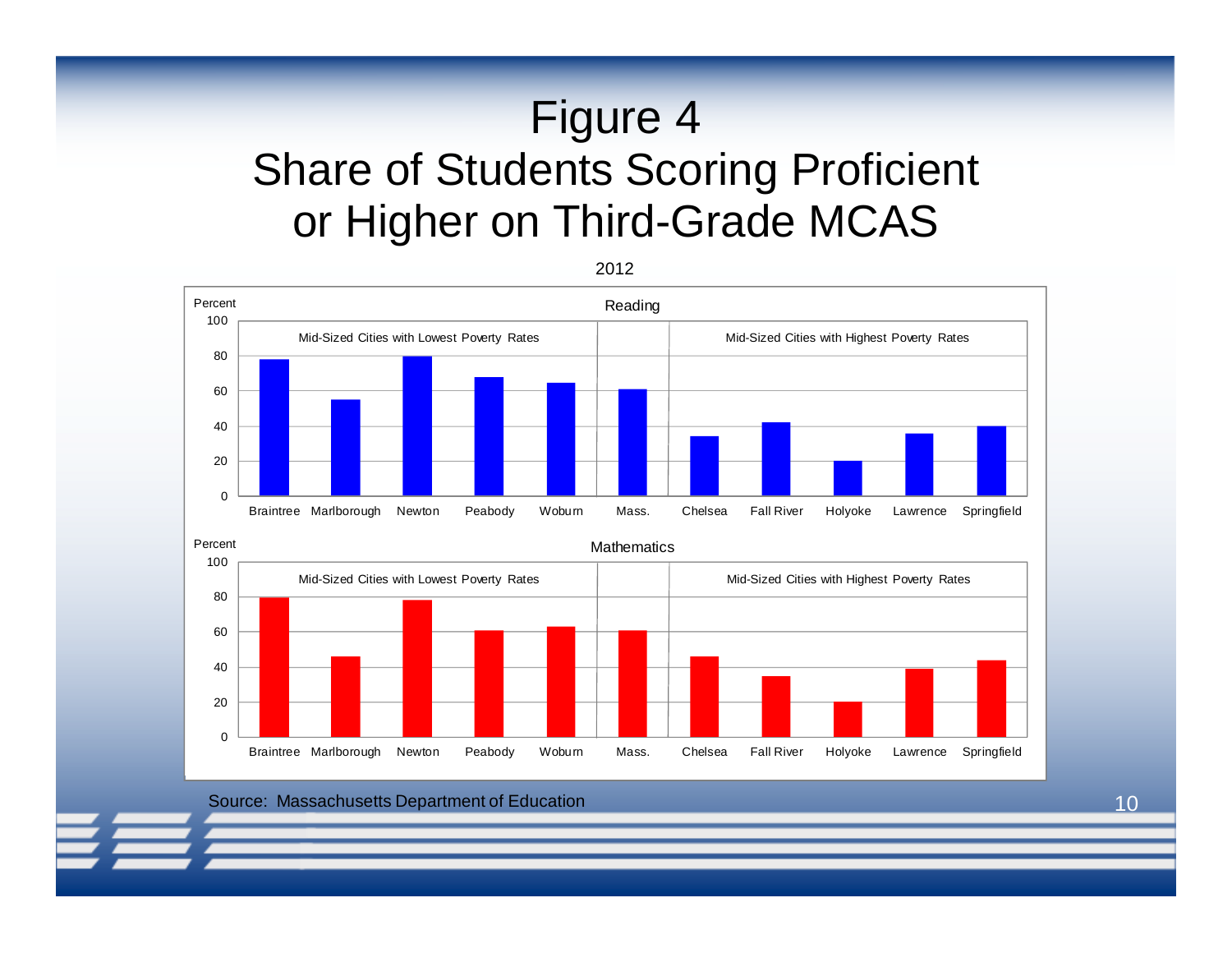#### Figure 5 Four-Year High School Graduation Rate

2012



Source: Massachusetts Department of Education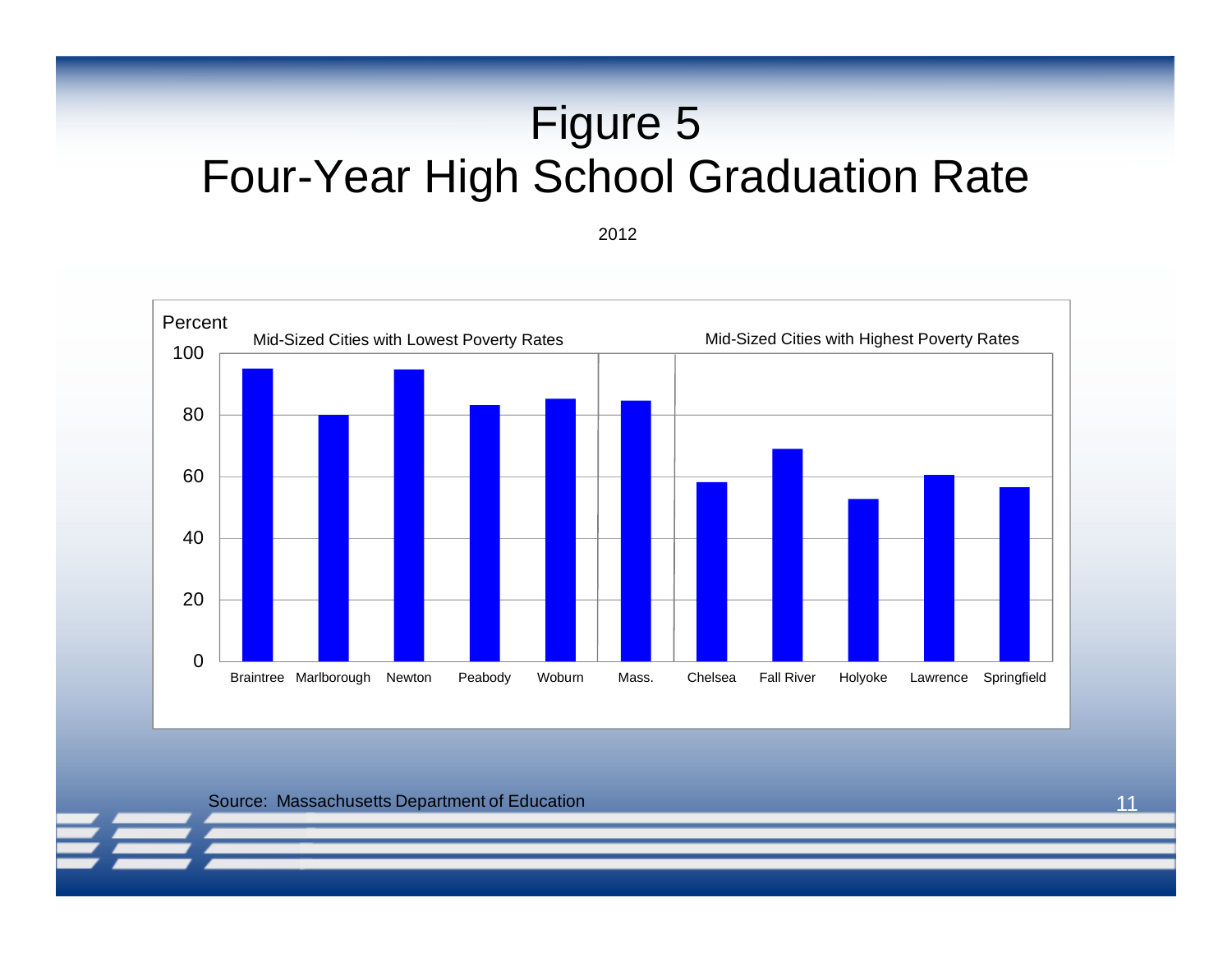## Conclusion

- Children in high poverty areas face many obstacles – educational opportunities can impact economic outcomes throughout their lives
- **The work of this conference is important if** all children are to have an opportunity to succeed and flourish
- **There has been some progress but we** have much more work to do